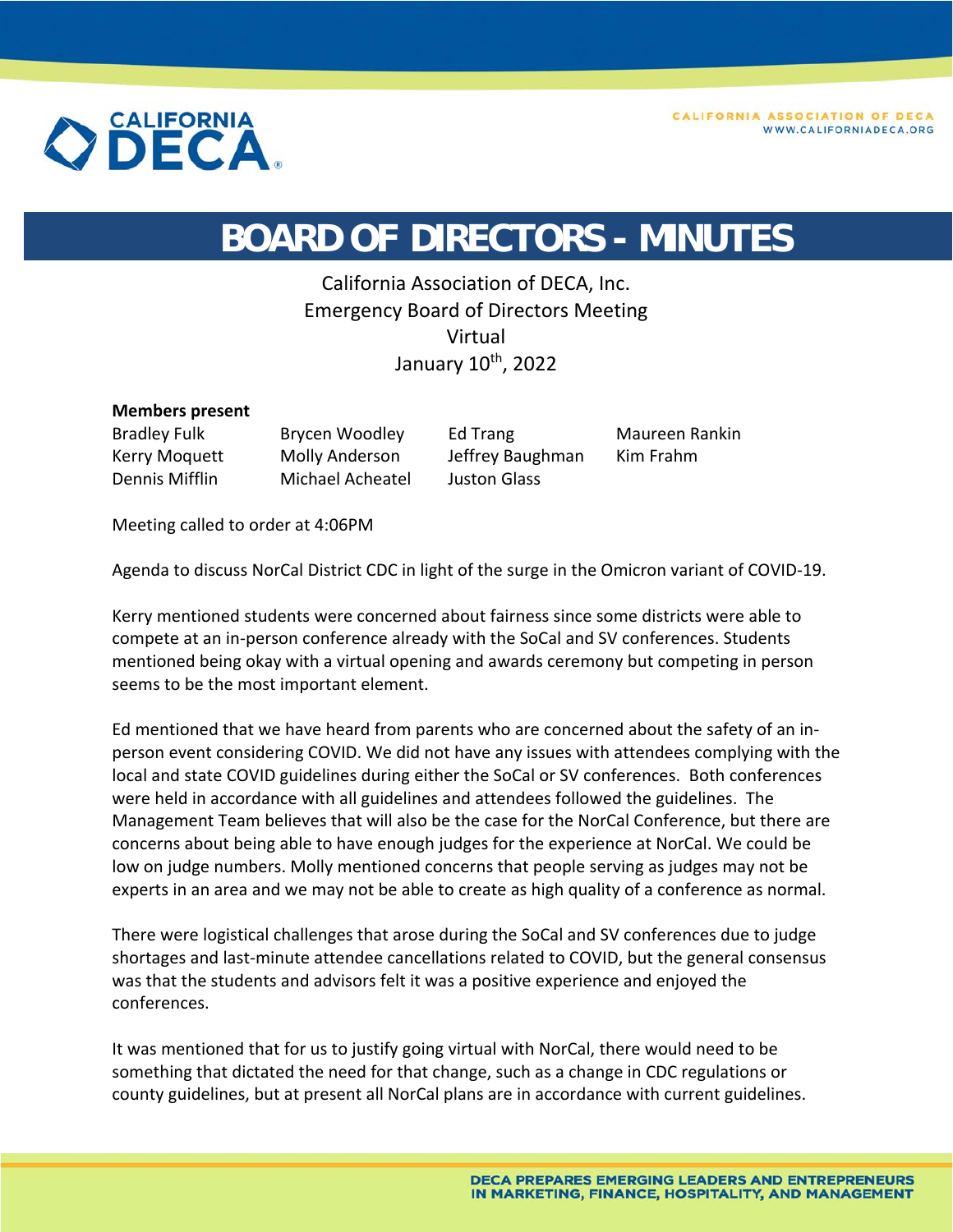

At this time our plans for the NorCal conference are in keeping with local and state mandates related to COVID. There are no mandates that prevent us from holding the conference based on the current plans. Protocols are in place for the conference which are in keeping with local and state guidelines with the emphasis on doing all we can to ensure a safe and secure event.

Brycen mentioned that there were two schools in SoCal that had to drop last minute. The judge situation in both SoCal and SV was challenging and the number of student drops/cancellations was substantial and challenging to manage as well, but overall, the conferences were successful.

There were many phone calls fielded from upset parents who felt we were not realizing the state of Omicron right now. The shortages in workers/helpers are challenging as well. Advisors are likely going to have to do more than normal to make the conference run. Brycen said that they were confident that they could make the conference work, even if there were challenges.

Molly mentioned that we needed to keep pushing the recruitment of new judges. Brycen noted that they are working hard on this, but people are dropping faster than they can find replacements at this point.

Brycen noted that Contra Costa County guidelines do require negative test or vaccinations for all attendees



Dennis wants to document current COVID statistics for future reference: